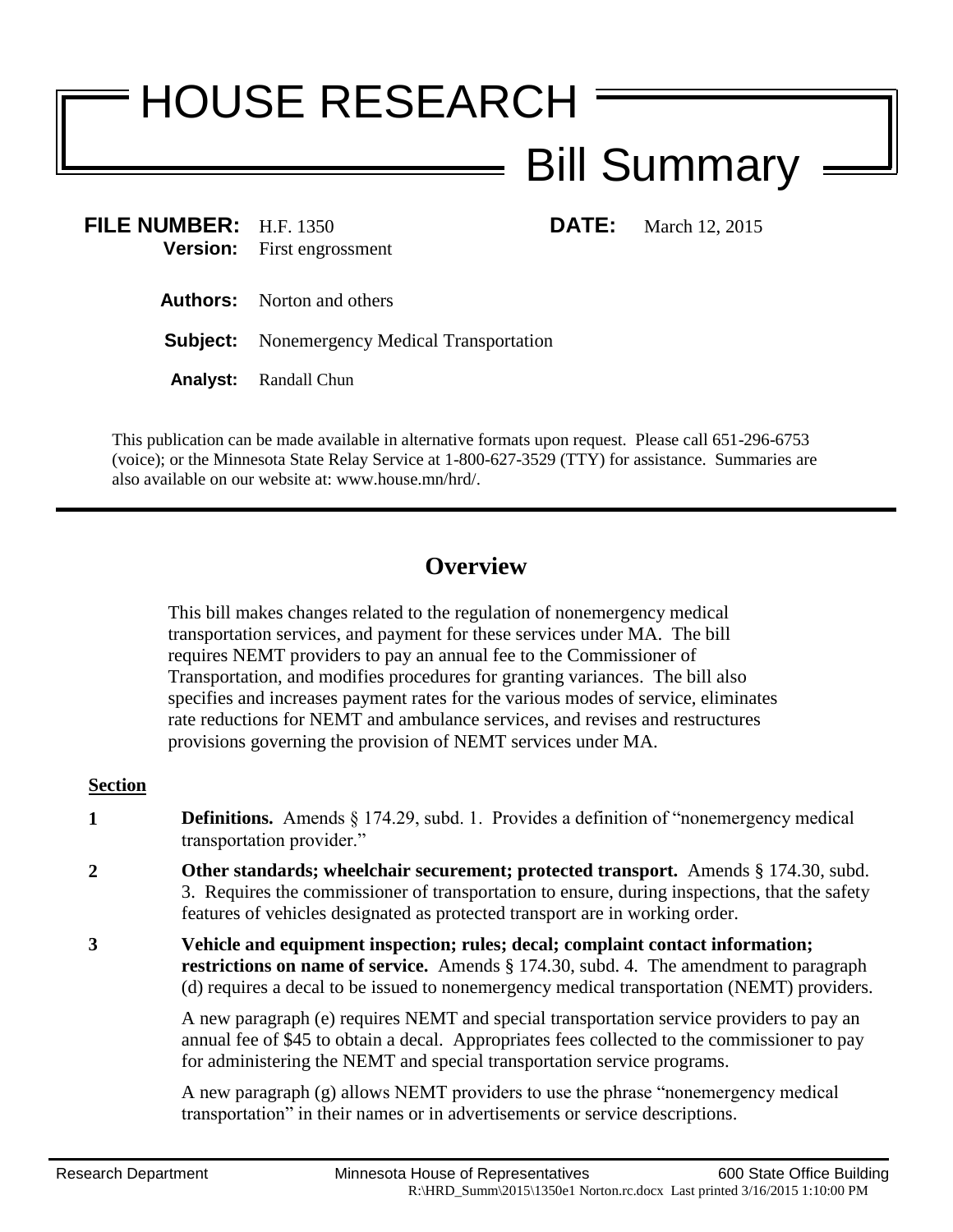#### **Section**

- **4 Variance from standards.** Amends § 174.30, by adding subd. 4b. Allows a NEMT provider not subject to Department of Transportation standards prior to July 1, 2014, to apply for a variance if the provider cannot meet the standards within three months of the enactment date of this subdivision. Provides that the commissioner may grant or deny the application, and that variances shall not exceed 60 days.
- **5 Transportation costs.** Amends § 256B.0625, subd. 17. The amendment to paragraph (i) provides that the local agency shall be the single administrative agency and shall administer and reimburse for service modes, when the commissioner has developed, made available, and funded the Web-based single administrative structure, assessment tool, and level of need assessment. It also clarifies that the financial obligation of the local agency is limited to the amount of state and federal funds provided.

A new paragraph (l) requires payments for NEMT to be based on the client's assessed mode. Sets NEMT base payment and mileage rates for the various service modes, as follows:

- up to 80 percent of the IRS rate for client mileage reimbursement
- up to 200 percent of the IRS rate for volunteer transport
- equivalent to the standard fare for unassisted transport when provided by public transit, and \$11 base rate and \$1.30 per mile when provided by an NEMT provider
- \$13 base rate and \$1.30 per mile for assisted transport
- \$18 base rate and \$1.55 per mile for lift-equipped/ramp transport
- \$75 base rate and \$2.40 per mile for protected transport
- \$60 base rate and \$2.40 per mile for stretcher transport, and \$9 per trip for an additional attendant

These rates result in increases in base and mileage rates for most service modes.

A new paragraph (m) extends the higher rural urban commuting area (RUCA) rates to all service modes.

Eliminates a 4.5 percent reduction in payment rates for nonemergency medical transportation, by striking paragraph (o) of current law.

Also makes a large number of conforming and clarifying changes.

- **6 Payment for ambulance services.** Amends § 256b.0625, subd. 17a. Eliminates a 4.5 percent reduction in payment rates for ambulance services.
- **7 Access to medical services.** Amends § 256B.0625, subd. 18a. Strikes language setting MA payment rates for direct mileage for recipients. (Payment rates for mileage are now set in section 256B.0625, subd. 17, paragraph (l)).
- **8 Single administrative structure and delivery system.** Amends § 256B.0625, subd. 18e. Requires the commissioner of human services to coordinate implementation of the single administrative structure and delivery system for NEMT with the commissioner of transportation.